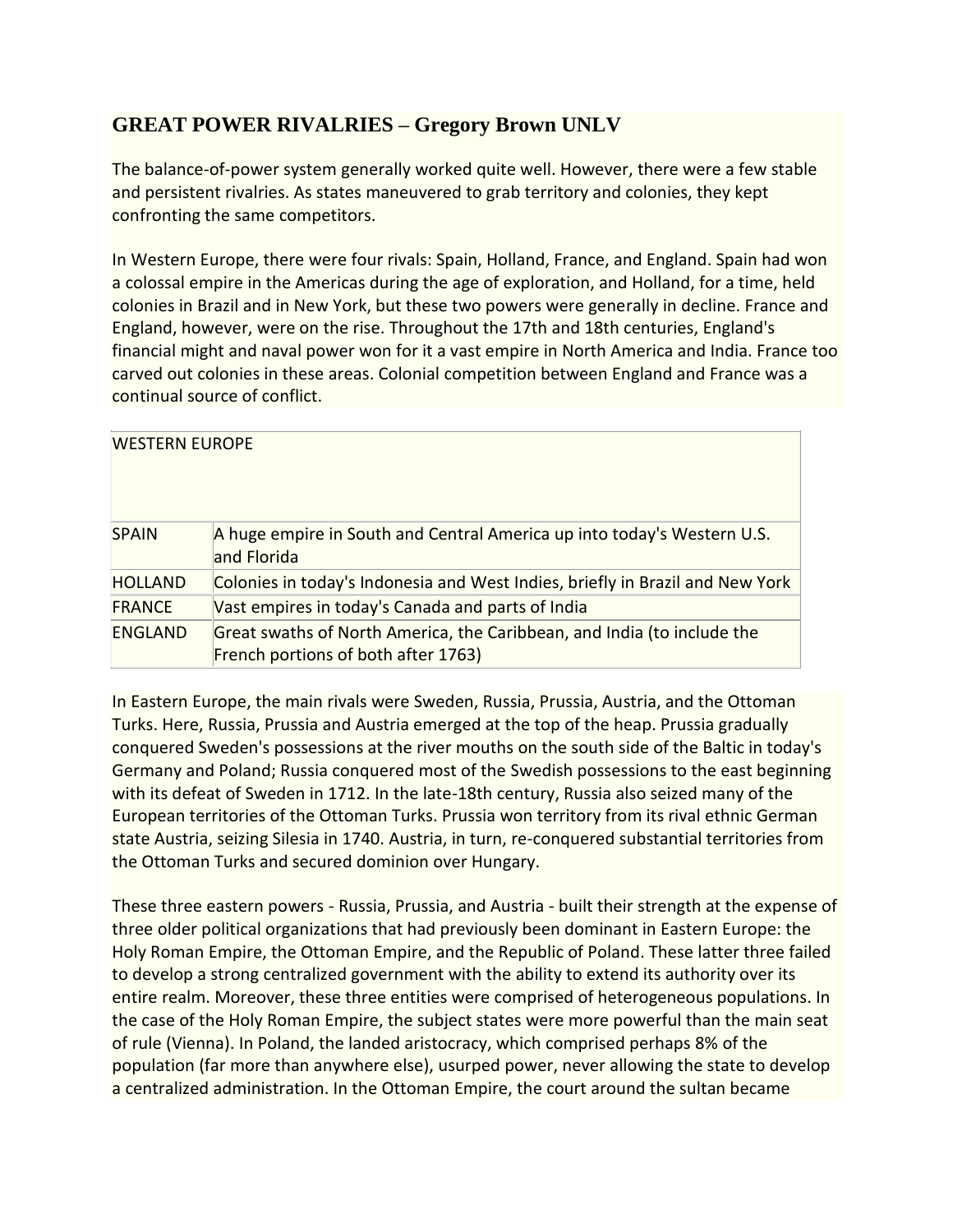increasingly corrupt, and the sultans themselves became more and more reclusive, leaving power in the hands of distant governors, or pashas, who became more interested in their own enrichment than in effective rule. The building blocks of efficient administration were never mortared into anything of lasting value.

| <b>EASTERN AND NORTHERN EUROPE</b> |                                                  |  |
|------------------------------------|--------------------------------------------------|--|
| <b>SWEDEN</b>                      | Losses in Baltic                                 |  |
| <b>RUSSIA</b>                      | Gains in Baltic and in southeastern Europe       |  |
| <b>PRUSSIA</b>                     | Gains in Silesia                                 |  |
| <b>AUSTRIA</b>                     | Loss of Silesia; secured domination over Hungary |  |
| <b>OTTOMAN</b><br><b>EMPIRE</b>    | Losses in Hungary and southeastern Europe        |  |

The power games between the great rivals had drastic implications for the map of Europe. In the late-18th century, for instance, the once powerful state of Poland disappeared from the map, not to return until 1918. The weakening of the Ottoman Turks in central Europe promised territory for expansionist Russia and Austria. When war threatened, Prussia concocted a plan to satisfy all three powers. Russia, Austria, and Prussia ignored the Ottomans and instead carved up the sprawling Polish state, which had once been the largest state in Europe. Weakened by war and plague, it soon ceased to exist. In this way, the new state system ruthlessly achieved a balance of power in Eastern Europe.

Securing the balance of power across Europe required coalitions among the great powers. Locked in colonial rivalry with France, England allied itself for many years with Austria. France feared the power of the Austrian Hapsburg dynasty in the western German states and in Italy; France therefore allied itself with Prussia in the early-18th century, while Britain was allied with Austria. In 1756, these habitual alliances were dramatically reordered. France and England remained rivals, but in the so-called "Diplomatic Revolution," France allied with Austria and Russia against England and Prussia!

The shape of these coalitions determined the course of the great 18th-century wars. The first to occur was also the last great struggle for the aging Louis XIV - the War of the Spanish Succession, 1701-1713. This began, as already noted, in an effort to forestall Louis's grandson from inheriting the throne of Spain from the last Hapsburg ruler. When that could not be achieved, it became a war to prevent too great an accumulation of Bourbon influence, i.e., to compel Spain to give up its possessions in today's Belgium and in Italy (Lombardy and Naples) and certain colonial rights. The Treaty of Utrecht, which concluded the main part of the war, did give Austria the former Spanish Netherlands.